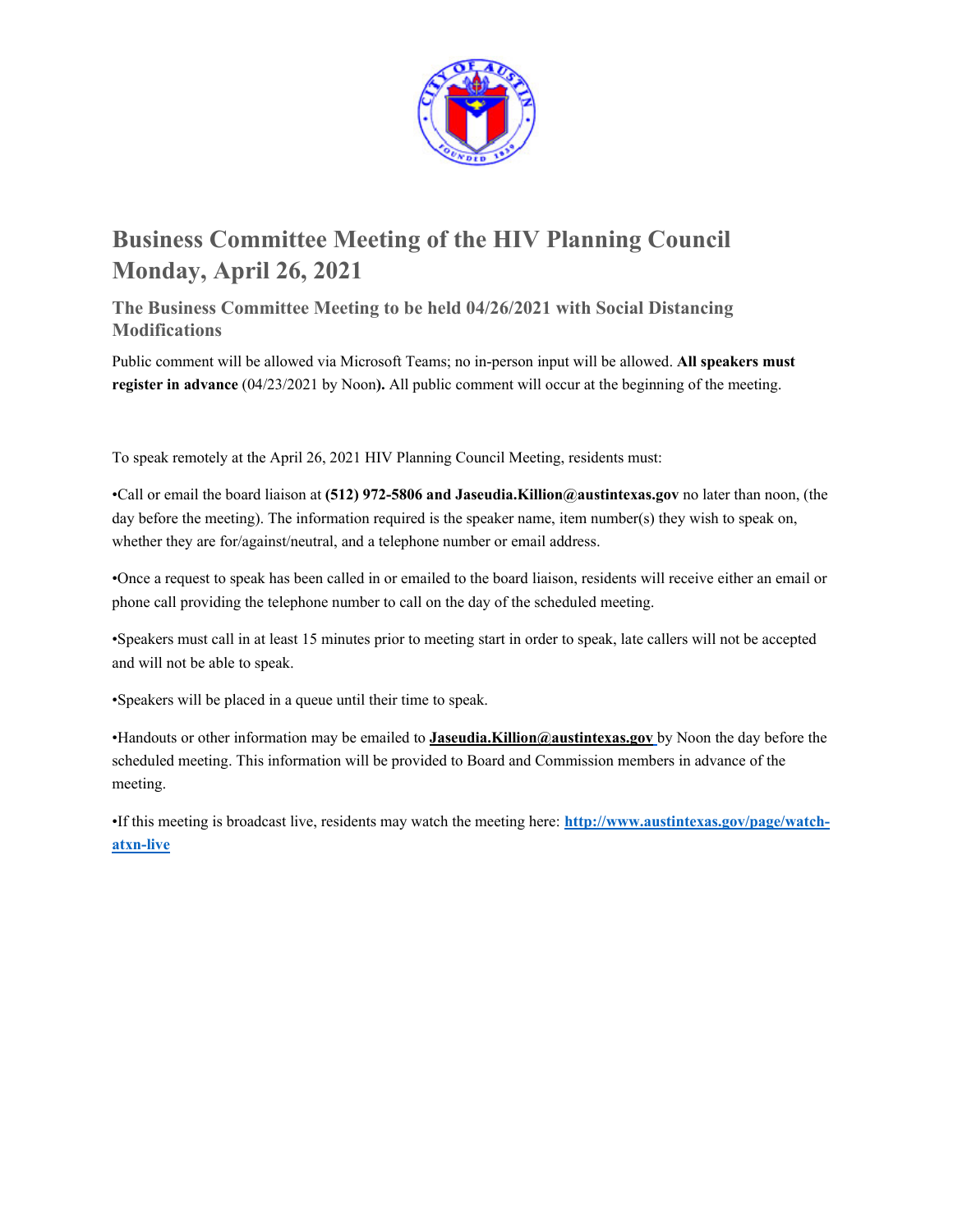

### **Versión en español a continuación.**

## Reunión del **Special Called Buisness Committee Meeting of the HIV Planning Council**

## FECHA de la reunion (**Monday, Abril 26, 2021**)

La junta se llevará con modificaciones de distanciamiento social

Se permitirán comentarios públicos por teléfono; no se permitirá ninguna entrada en persona. Todos los oradores deben registrarse con anticipación (**04/23/2021** antes del mediodía). Todos los comentarios públicos se producirán al comienzo de la reunión.

Para hablar de forma remota en la reunión, los miembros del público deben:

• Llame o envíe un correo electrónico al enlace de la junta en **(512) 972-5806 and Jaseudia.Killion@austintexas.gov** a más tardar al mediodía (el día antes de la reunión). La información requerida es el nombre del orador, los números de artículo sobre los que desean hablar, si están a favor / en contra / neutrales, y un número de teléfono o dirección de correo electrónico.

• Una vez que se haya llamado o enviado por correo electrónico una solicitud para hablar al enlace de la junta, los residentes recibirán un correo electrónico o una llamada telefónica con el número de teléfono para llamar el día de la reunión programada.

• Los oradores deben llamar al menos 15 minutos antes del inicio de la reunión para poder hablar, no se aceptarán personas que llamen tarde y no podrán hablar.

• Los oradores se colocarán en una fila hasta que llegue el momento de hablar.

• Los folletos u otra información pueden enviarse por correo electrónico a **Jaseudia.Killion@austintexas.gov** antes del mediodía del día anterior a la reunión programada. Esta información se proporcionará a los miembros de la Junta y la Comisión antes de la reunión.

• Si esta reunión se transmite en vivo, los residentes pueden ver la reunión aquí: http://www.austintexas.gov/page/watch-atxn-live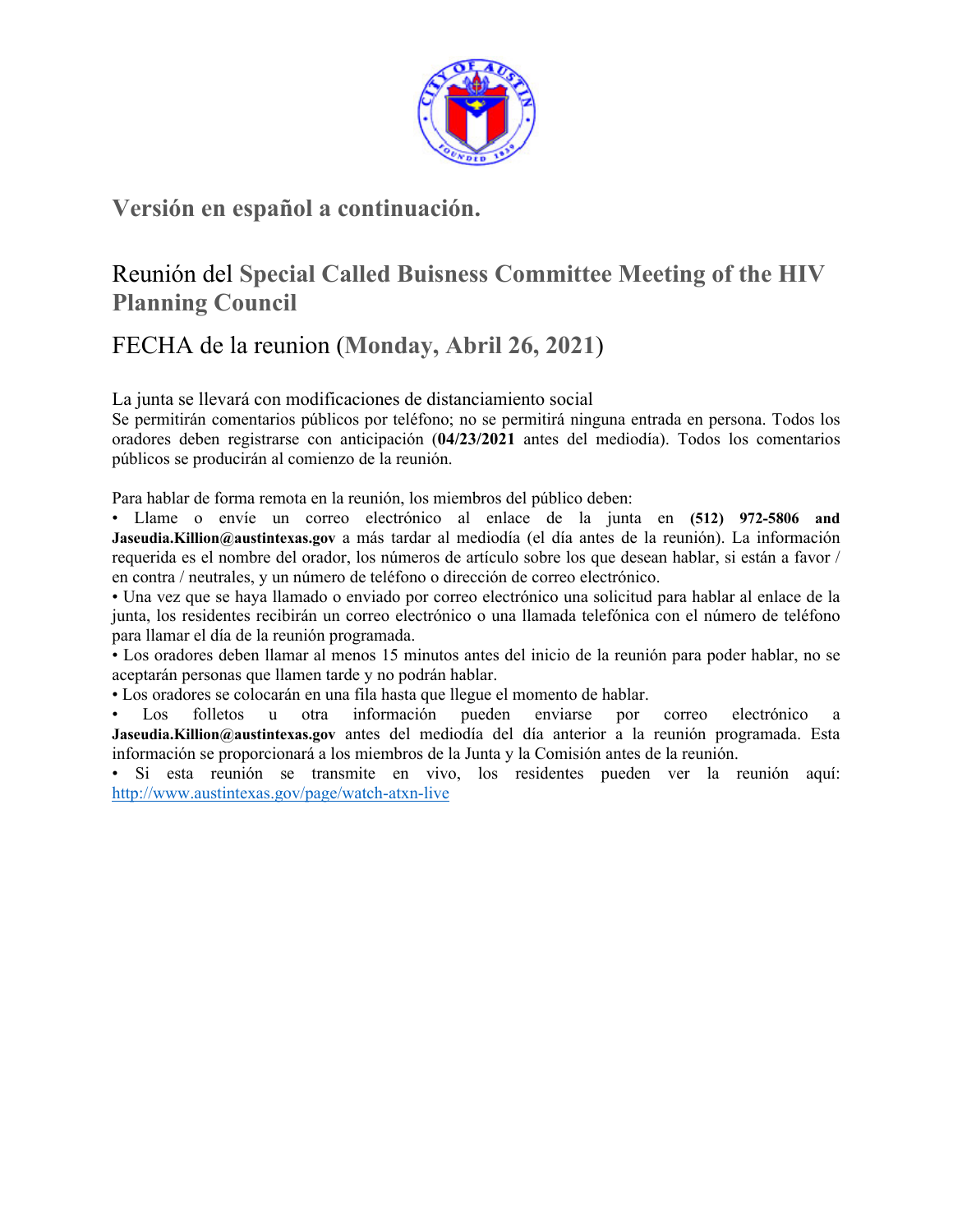

#### **HIV PLANNING COUNCIL BUSINESS COMMITTE MEETING Monday, April 26, 2021, 6:00 P.M. City Hall/ Remote**

#### **HIV PLANNING COUNCIL MEMBERS:**

*Chair L.J. Smith, Vice-Chair Tarik Daniel, Secretary Glenn Crawford, Akeshia Johnson-Smothers, Barry Waller, Bart Whittington, Brian Johnson, Brooks Wood, Dennis Ringler, Julio Gómez, Karson Jensen, Lee Miranda, Mattyna Stephens, Michael Everett, Tara Scarbrough, Taylor Stockett, A. Daniel Ramos, and Rocky Lane* 

#### **AGENDA**

#### **CALL TO ORDER**

#### **CITIZEN COMMUNICATION**

The first 10 speakers signed up prior to the meeting being called to order will each be allowed a three-minute allotment to address their concerns regarding items not posted on the agenda.

#### **1. CERTIFICATION OF QUORUM**

#### **2. INTRODUCTION/ANNOUNCEMENTS**

- a. Meeting Guests
- b. Membership Updates

### **3. APPROVAL OF MINUTES**

#### **4. PROVIDER CAPABILITY AND CAPACITY SURVEY**

a. Discuss edits and vote to approve

#### **5. PRIORITY SETTING AND RESOURCE ALLOCATIONS (PSRA) PROCESS**

a. Review and Approve Data Presentation/Timeline Adjustments

#### **6. TOWN HALL DISCUSSION**

a. Gil Flores of Tarrant County will present information regarding Spanish Speaking Townhall

#### **7. DATA 101 AND AUSTIN TRANSITIONAL GRANT AREA DATA PRESENTATION**

- a. Austin Public Health Epidemiologist Flor Hernandez presentation on understanding data basics and Austin TGA HIV data
- **8. AUSTIN AREA HIV DATA**